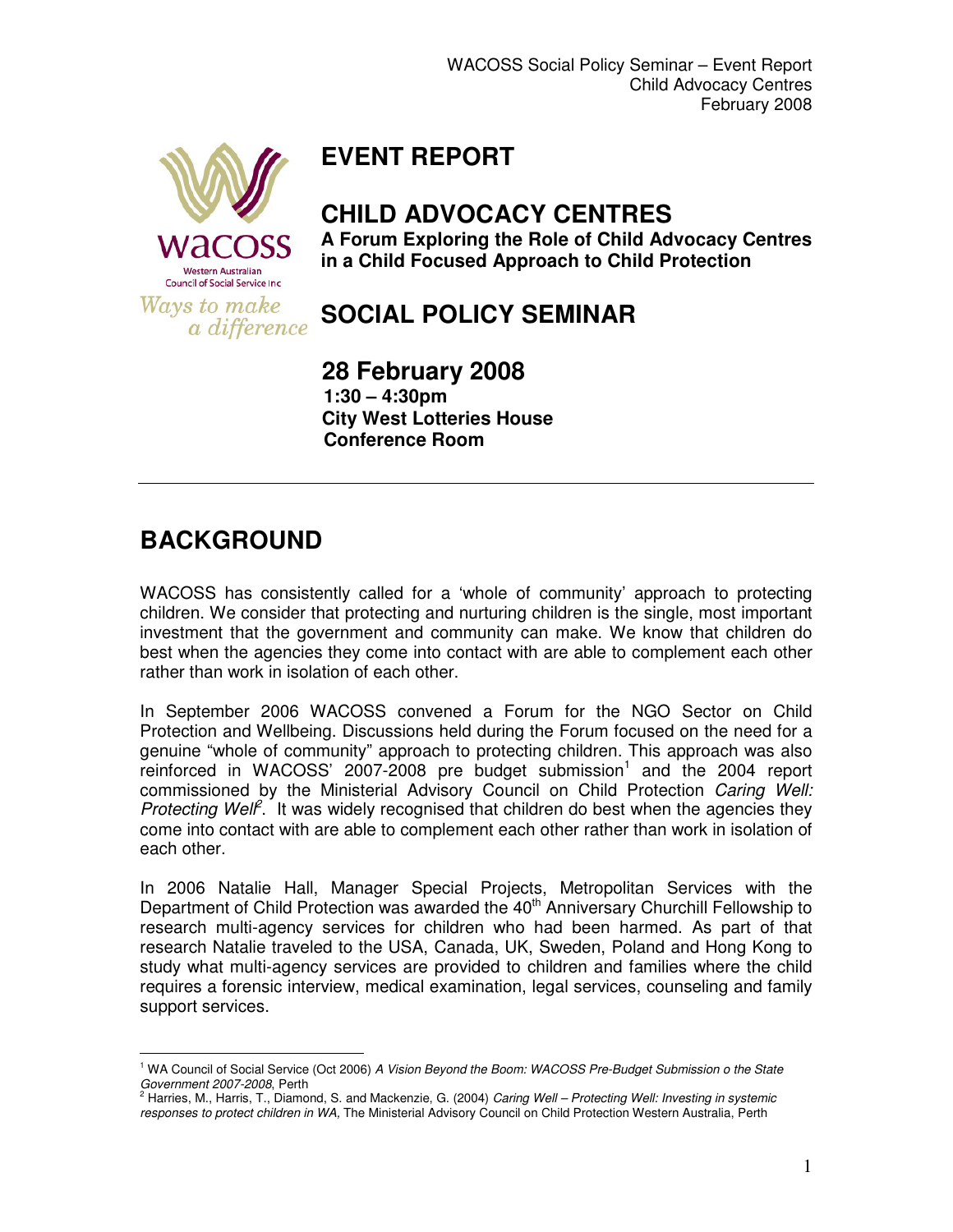Natalie's research led her to the conviction that the Child Advocacy Centre model of service delivery offers a holistic, child focused approach to child protection. Child Advocacy Centres consider and accommodate all the needs of the child. They have been operating for twenty years and not only have they been found to be the preferred model for children and their families, but they are also cost effective and efficient.

The NGO sector is ideally situated to play an important role in the establishment of Child Advocacy Centres. NGOs often have strong connections to community and family, they are usually locally based and locally focused and families are often more likely to trust non government providers as they are not perceived as the "welfare". In addition, NGOs do not have the same statutory, political or bureaucratic constraints that government departments do and as a result, they can work more flexibly with families and individuals and play a lead role in local collaborative approaches.

In response to the interest shown by the NGO sector in learning more about Child Advocacy Centres WACOSS hosted this Social Policy Seminar.

#### **EVENT SUMMARY**

The objectives of the seminar were to;

- Learn about a range of Child Advocacy Centre models and how they offer a child focused approach to child protection.
- Discuss what would be an appropriate model for Western Australia and what role the NGO sector could play.
- Create an Action Plan for progressing the establishment of Child Advocacy Centres in Western Australia.

Attendees listened to Natalie Hall talk about Child Advocacy Centres and the research she did as a Churchill Fellow. Natalie explained that she didn't undertake the research with an idea to specifically focus on models of Child Advocacy Centres, but rather to learn more about a child-focussed immediate and long term approach to child protection, to see what others were doing well and how they were doing it.

Forum attendees learned that the Child Advocacy Centre model of service delivery provides

- Child focused services
- **A tested multidisciplinary team model**
- **Timely responses**

l.

- **Information sharing and planned joint responses**
- **•** Comprehensive assessments and service provision and
- **Case review and tracking**<sup>3</sup>

 $^3$  Hall, Natalie. Child Advocacy Centres in Australia – A Way Forward. Improving multi-agency services for children who have been harmed. Winston Churchill Trust Fellow 2006.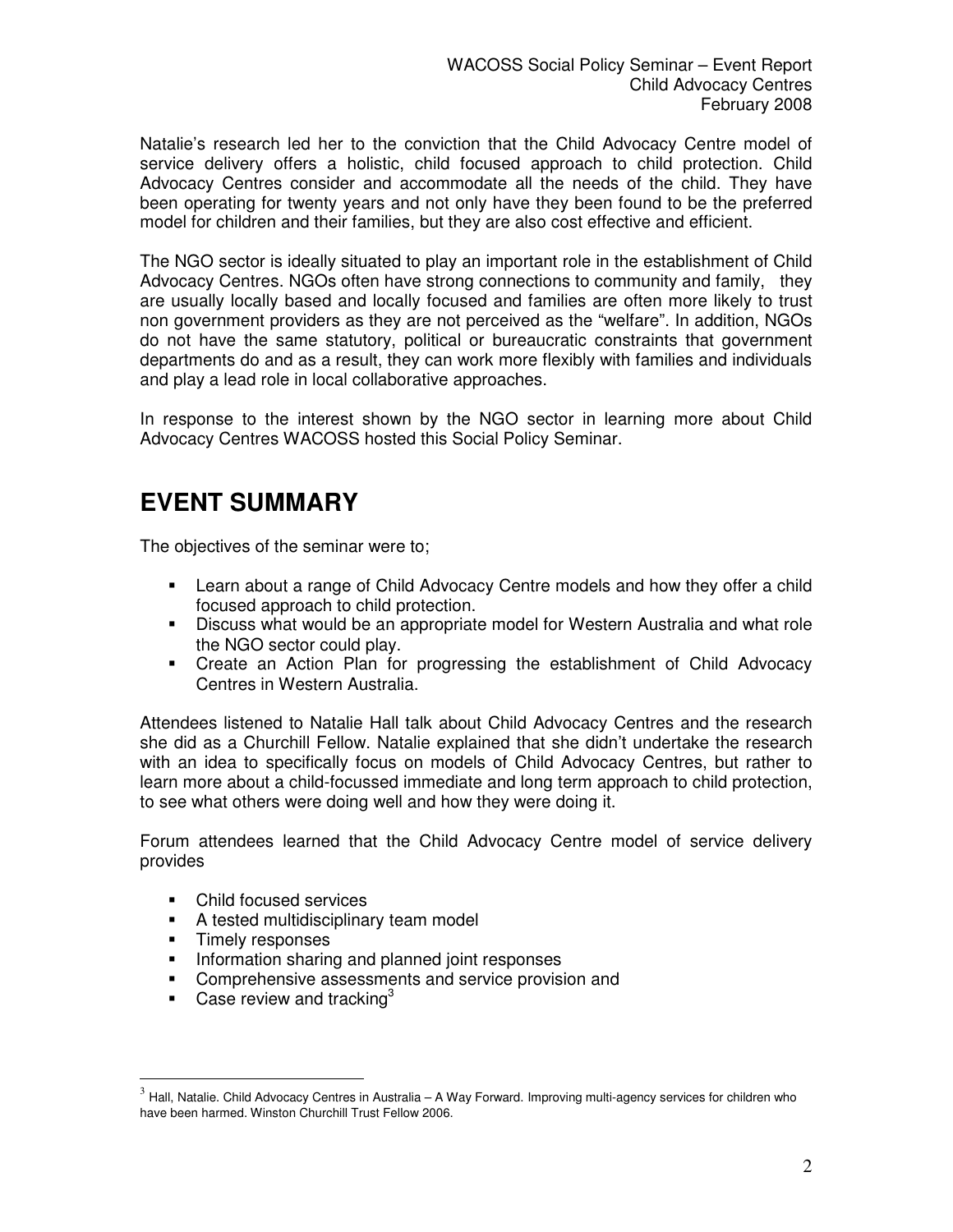They also learned that this was a model that could be, and has been, applied in other areas such as adult sexual assault and domestic violence. Natalie commented that the main benefit to this approach was that it reduced the number of interviews a child was subjected to, thereby reducing any additional trauma.

Attendees were also presented with some photographs highlighting both the interior and exterior of a number of different models of Child Advocacy Centres. What was immediately apparent was the focus on creating welcoming and safe spaces for children, no matter what the budget or space constraints were.

Forum attendees were also provided, in the form of a short DVD, with a powerful example of how a Child Advocacy Centre functions from a child's perspective.

This was then followed by a panel of speakers that included Natalie Hall (Churchill Fellow), Basil Hanna (CEO Parkerville), Glenda Kickett (Djooraminda) and Cheryl Barnett (DCP ED Metropolitan).

Cheryl Barnett spoke of her twenty years of experience in the field of Child Protection and her involvement in the establishment of the current Child Interview Unit. The Child Interview unit has just undergone an evaluation and a number of recommendations have been made, as there is no room for expansion decisions need to be made. Cheryl articulated that although the Department for Child Protection support the model there is no money at this stage for the establishment of a CAC and all of their energy is focused on the reforms coming out of the FORD Review.

Basil Hanna spoke to attendees about his significant involvement with the CAC model, a recent conference he had attended and the decision Parkerville made to branch out and adopt the development of a CAC in Armadale as a centre of excellence. Basil explained that the reason this model works is that the child is the focus in the provision of services for abused children. According to Basil challenges included raising the money to build the centre and bringing people together. "The centre will be built sometime next year (2009) but bringing people together will take a lot longer". Basil informed attendees that he was planning to bring out a specialist team from America in October 2008 to discuss Child Advocacy Centres. The current plan was to have them talk to senior decision makers on the first day and run a workshop, with invites to the sector on the second day.

Glenda Kickett spoke to attendees about the work she does at Djooraminda. She emphasized that, in her experience, it is when children feel safe that they disclose. A child may come to them for one issue but it is only when they are feeling safe and secure that the full extent of abuse will be disclosed. Glenda commented that it is vital that children who are victims of abuse have their stories validated, confirmed and acknowledged. It is important that they are central to the services provided and are supported.

The forum was organised by Rebekah Garwood, WACOSS Senior Policy Officer – Children and facilitated by Lisa Baker, WACOSS Executive Director.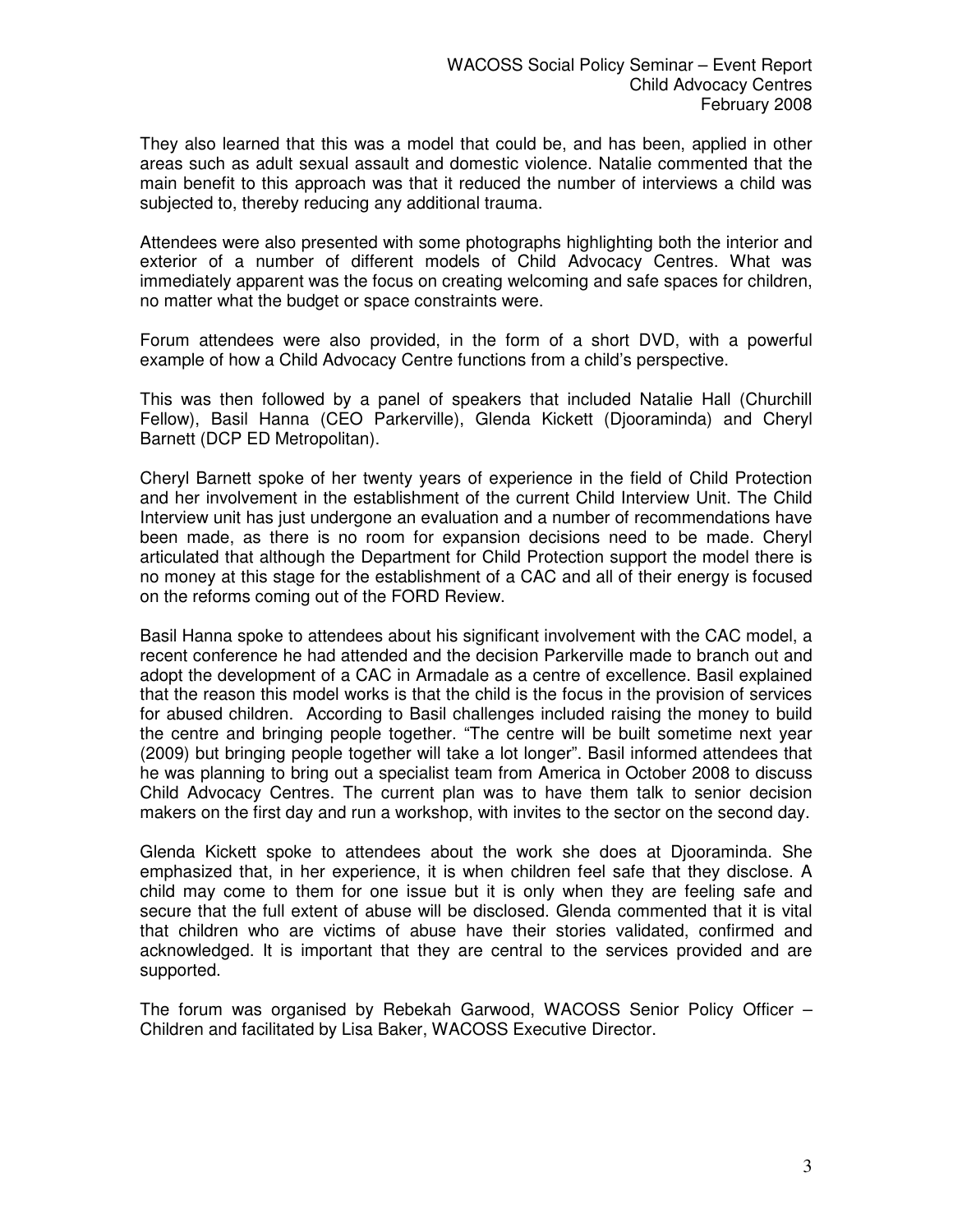# **RSVP LIST AND PROGRAM DETAILS**

1. Penny Chellew Playgroup WA 6. Jennifer Jamieson Djooraminda 7. Laka Togiapoe **Diooraminda** 8. Alan Cock Djooraminda 9. Emma Lewis **Diooraminda** 12. Tina Dean Ngala 13. Paul Everall MercyCare 16. John Ambrose WA NILS inc 19. Stephan Lund **Anglicare WA** 23. Jayne Major **Rocky Bay Inc.** 25. Louise Durack WOMEN'S Healthworks 26. Julie Coverley SMAHS 27. Glenda Hicky Ruah Community Serves 30. Elizabeth Talikowski 33. Sue Clear DCP 34. Sue Chaprian 35. Donna Bannister Foundation Housing LTD 37. Sheryl Tan Djooraminda

2. Stephen Clarke **Midland Family Relationship Centre**<br>2. Farida Lang **Midland Family Relationship Centre** Midland Family Relationship Centre 4. Belinda Gibson Midland Family Relationship Centre<br>5. Kedv Kristal **Repart Contrent Contrents Centre** Patricia Giles Centre 10. Barbara Wood Leederville Early Childhood Centre 11. Nicole Leggett Women's Council for D&FV Services 14. Margaret Cook COMIC WA Children of Mentally ill Consumers 15. Linda Sharman Wheatbelt Aboriginal Health Service 17. Kylie Wallace **Parkerville Children and Youthcare** 18. Michelle Roozey Parkerville Children and Youthcare 20. Mary Quinn Koolkuma Women's Refuge 21. Graeme Jarred Parkerville Children and Youthcare 22. Petro Recchia **Parkerville Children and Youthcare** 24. Michelle Ruzich Parkerville Children and Youthcare 28. Joanne Smith Princess Margaret Hospital Child Protection Unit 29. Mark Lema<br>
20. Elizabeth Talikowski<br>
DCP<br>
DCP 31. Aileen Boyer **Armadale Community Family Centre** 32. Helen Cheng St Francis Xavier Catholic Church 36. Lori Hayward Derbarl Yerrigan Health Service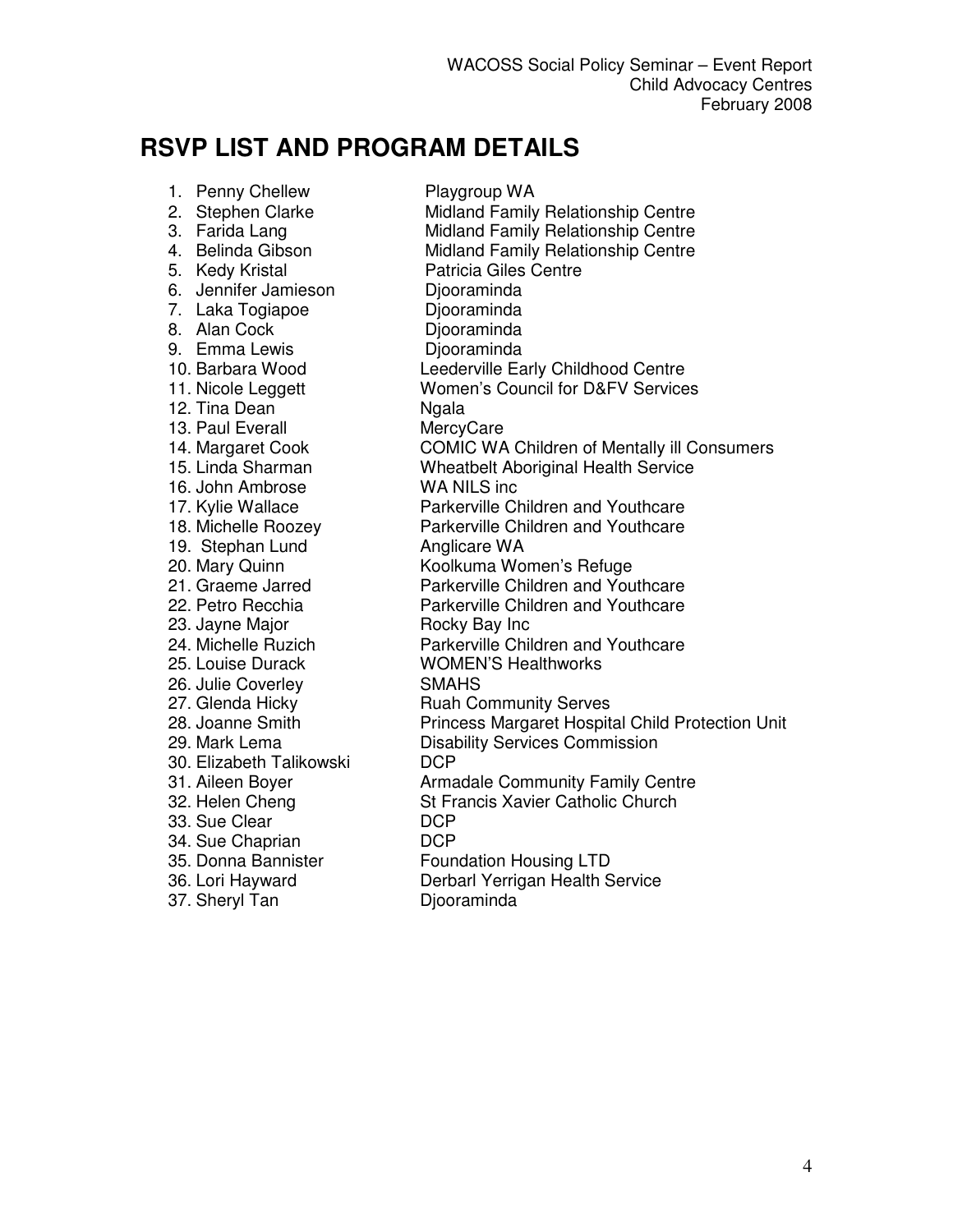| <b>Time</b> | <b>WACOSS - CHILD ADVOCACY CENTRES SEMINAR</b>                                                                                                                                                                                                                                                                                                             | <b>Who</b>                                                                          |
|-------------|------------------------------------------------------------------------------------------------------------------------------------------------------------------------------------------------------------------------------------------------------------------------------------------------------------------------------------------------------------|-------------------------------------------------------------------------------------|
| 1:30        | Welcome and outline for today<br><b>Objectives of the Forum</b>                                                                                                                                                                                                                                                                                            | Lisa<br><b>Baker</b>                                                                |
|             | Learn about a range of Child Advocacy Centre models and how they<br>offer a child focused approach to child protection.<br>Discuss what would be an appropriate model for Western Australia<br>and what role the NGO sector could play.<br>Create an Action Plan for progressing the establishment of Child<br>٠<br>Advocacy Centres in Western Australia. |                                                                                     |
| 1:40        | <b>Introduction</b>                                                                                                                                                                                                                                                                                                                                        | Lisa<br><b>Baker</b>                                                                |
| 1:50        | Natalie's presentation followed by a DVD viewing                                                                                                                                                                                                                                                                                                           | <b>Natalie</b><br>Hall                                                              |
| 2:50        | <b>Afternoon Tea</b>                                                                                                                                                                                                                                                                                                                                       |                                                                                     |
| 3:00        | <b>Panel Discussion</b><br>Natalie Hall (Churchill Fellow),<br>Basil Hanna (CEO Parkerville),<br>Glenda Kickett (Djooraminda)<br>Cheryl Barnett (DCP ED Metropolitan).                                                                                                                                                                                     | <b>Intro</b><br>by<br>Lisa<br><b>Baker</b><br>followed<br>by<br>the<br><b>Panel</b> |
| 3.45        | <b>Question time</b>                                                                                                                                                                                                                                                                                                                                       |                                                                                     |
| 4:15        | Where to from here?<br>Thank you Natalie, Basil, Glenda and Cheryl<br>Thank everyone for coming                                                                                                                                                                                                                                                            | Lisa<br><b>Baker</b><br>Rebekah<br>Garwood                                          |
| 4:30        | <b>Close</b>                                                                                                                                                                                                                                                                                                                                               |                                                                                     |